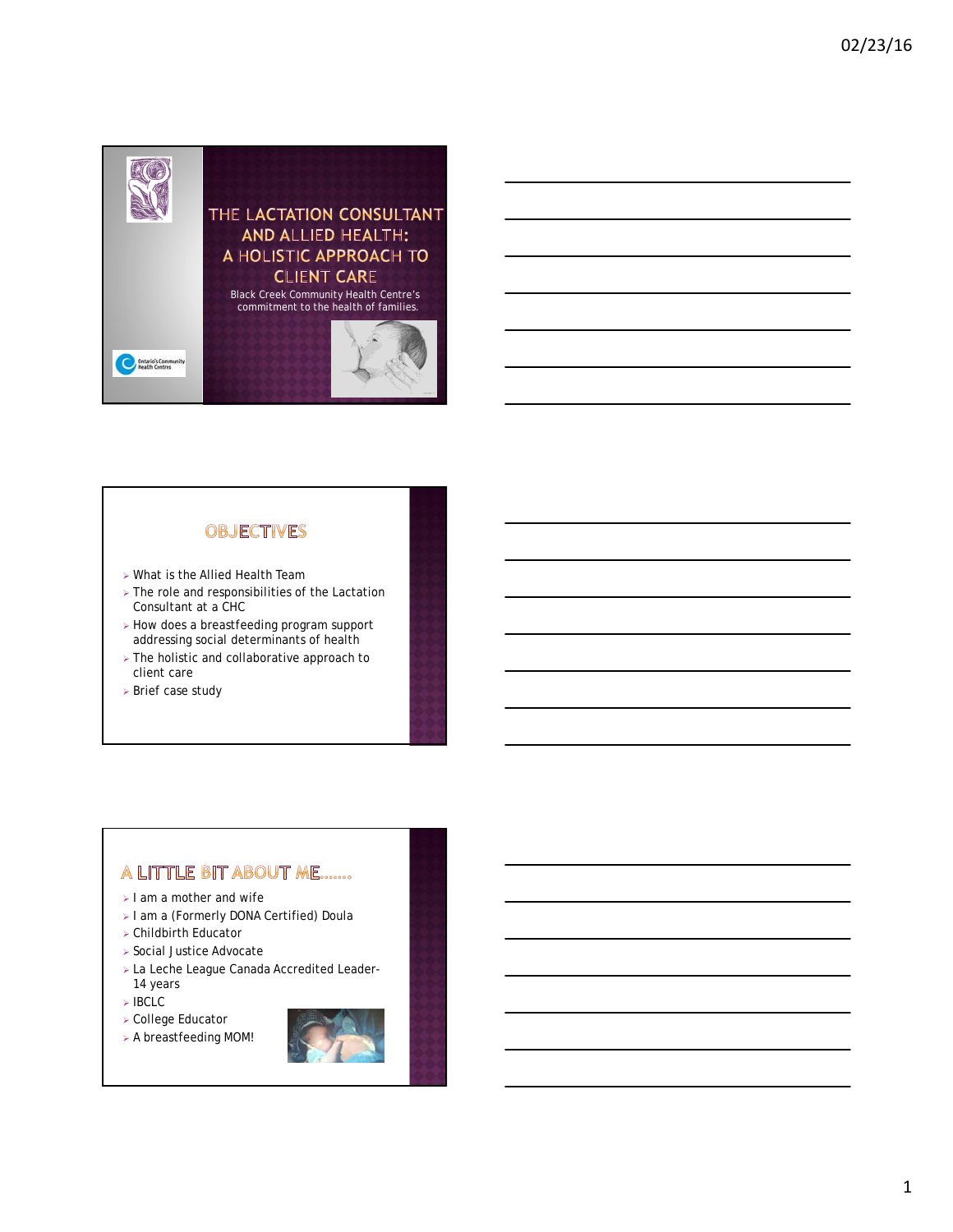







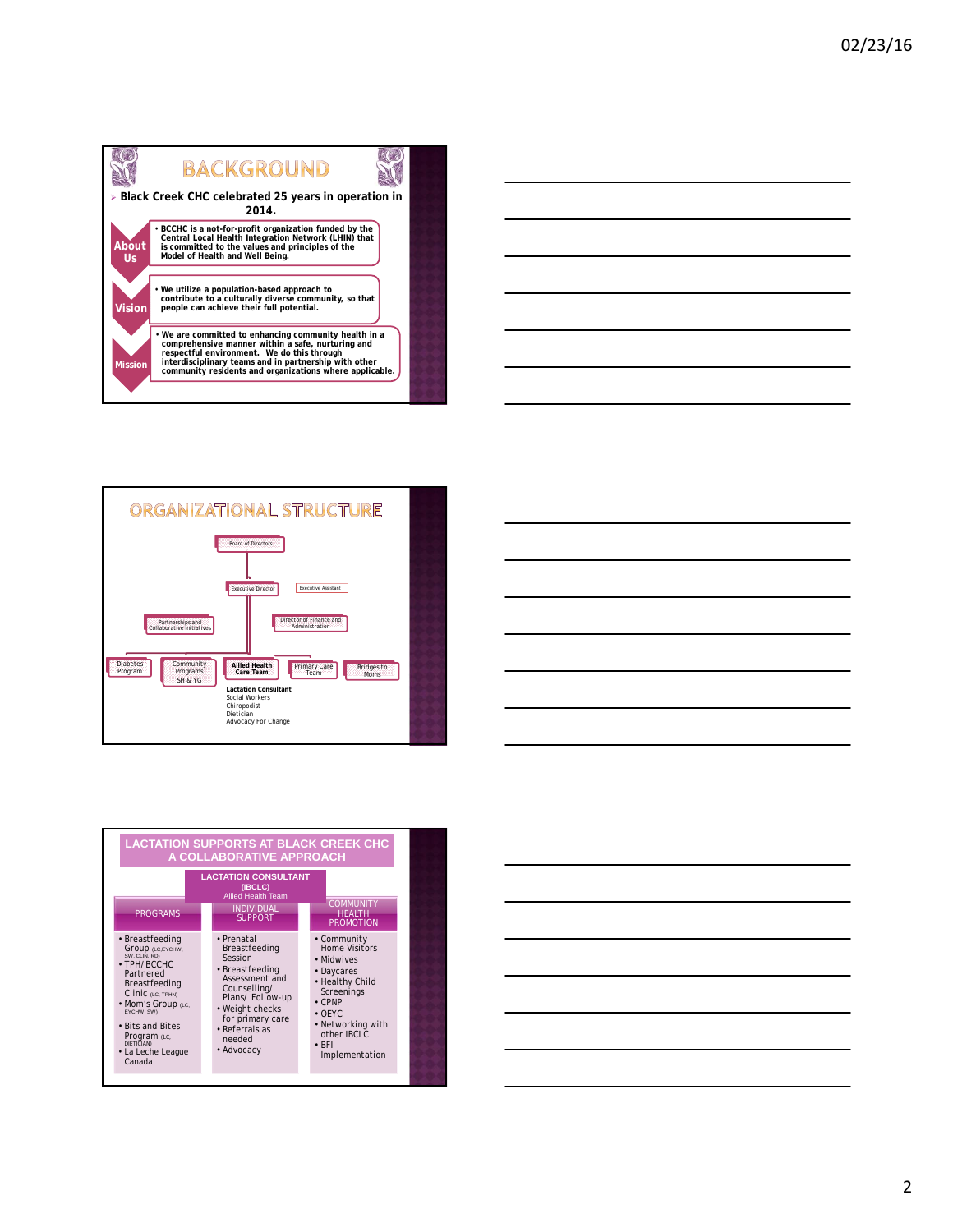

### **WHO BENEFITS FROM BABY FRIENDLY?**

- $\triangleright$  The woman and her child
- $\triangleright$  Those who care for mothers and babies
- Maternity units
- $\triangleright$  The family
- The Community
- $\triangleright$  Healthcare system

### FORMULA USE INCREASES THE RISK OF:

- $\triangleright$  Increased risk of lung infections
- $\triangleright$  Increased risk of ear infections
- $\triangleright$  Higher risk of infection
- Risk of lowered intelligence
- $\triangleright$  Increased risk of effects of environmental contaminates
- $\triangleright$  Increased risk of allergy and asthma
- $\triangleright$  Higher risk of heart disease  $\triangleright$  Increased risk of obesity
- $\triangleright$  Increased risk of childhood cancers
- from contaminated formula Increased risk of diarrhea
	- $\triangleright$  Increased risk of death from disease
	- > Higher risk of developing diabetes
		-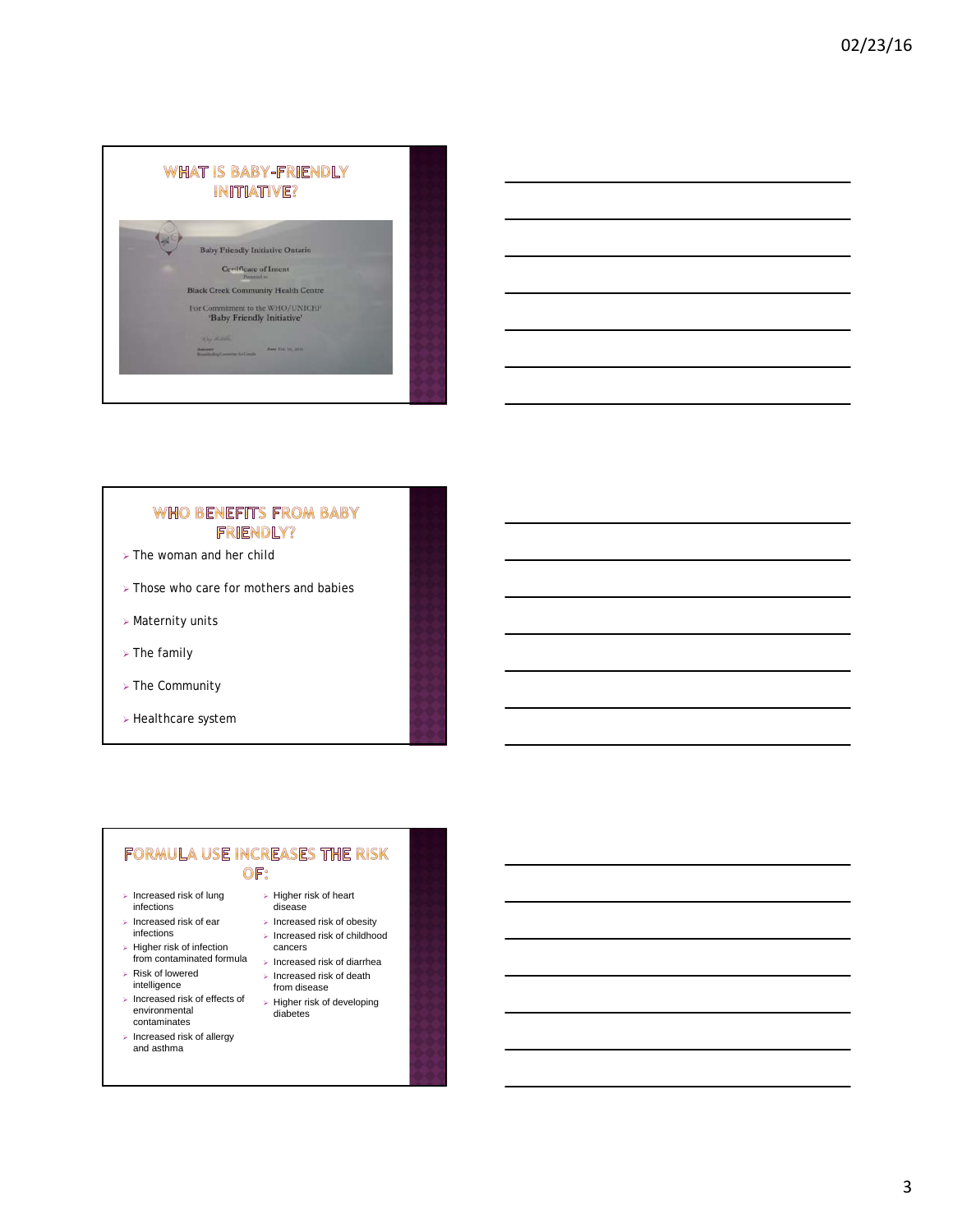### **CURRENT HEALTH** RECCOMMENDATIONS REGARDING **BREASTFEEDING**

- **Global Strategy for Infant and Young Child Feeding**- $WHO<sub>0</sub>$ eeding.pdf)
- **Nutrition for Healthy Term Infants: Recommendations from Birth to Six Months-** A joint statement from Health Canada,<br>Canadian Paediatric Society, Dieticians of Canada, and Breastfeeding<br>Committee for Canada <sub>(htp://www.ho-sc.gc.cal/h-an/ndrtilon/irlant-nourisson/recom/inde</sub>
- **No Time to Wait: The Healthy Kids Strategy** (MOHLTC)
	- Start All Kids on the Path to Health (1.4 -Support and encourage breastfeeding for at least the first six months of life.) eding for at least the first six months of life.) Change the Food Environment
	- Create Healthy Communities

### **HOW ARE WE DOING IN CANADA?**

- Most women are initiating breastfeeding after birth ( 2011-2012 89%; up from 85% in 2003)
- $\triangleright$  More women breastfed exclusively for six months ( 2011-2012 26%; up from 17% in 2003
- $\triangleright$  British Columbia had the highest rate of exclusive breastfeeding
- $\triangleright$  Among all mothers who tried breastfeeding, 45% introduced other liquids to their infants when they were three months or younger; 13% at four to five months.
- $\triangleright$  Most breastfeeding issues related to early cessation can usually be overcome with education and support.
- Prenatal breastfeeding education and peer support has been shown to improve initiation and duration.

# **WHAT ARE THE SOCIAL DETERMINANTS OF HEALTH:**

Improving the health of Canadians requires we think about health and its<br>determinants in a more sophisticated manner than has been the case to<br>date. *Social Determinants of Health: The Canadian Facts* considers 14<br>social d

- 
- 
- 2. Education<br>4. Employment and Job Security<br>5. Early Childhood Development<br>6. Food Insecurity<br>7. Housing<br>8. Social Exclusion<br>9. Social Exclusion<br>10. Health Services
- 
- 
- 
- 
- 
- 
- 

11. Aboriginal Status<br>12. Gender<br>13. Reace<br>The publication outlines why they are important; how Canada is doing in<br>13. Disability<br>The publication outlines why they are important; how Canada is doing in<br>purpose of the docum

www.thecanadianfacts.org © 2014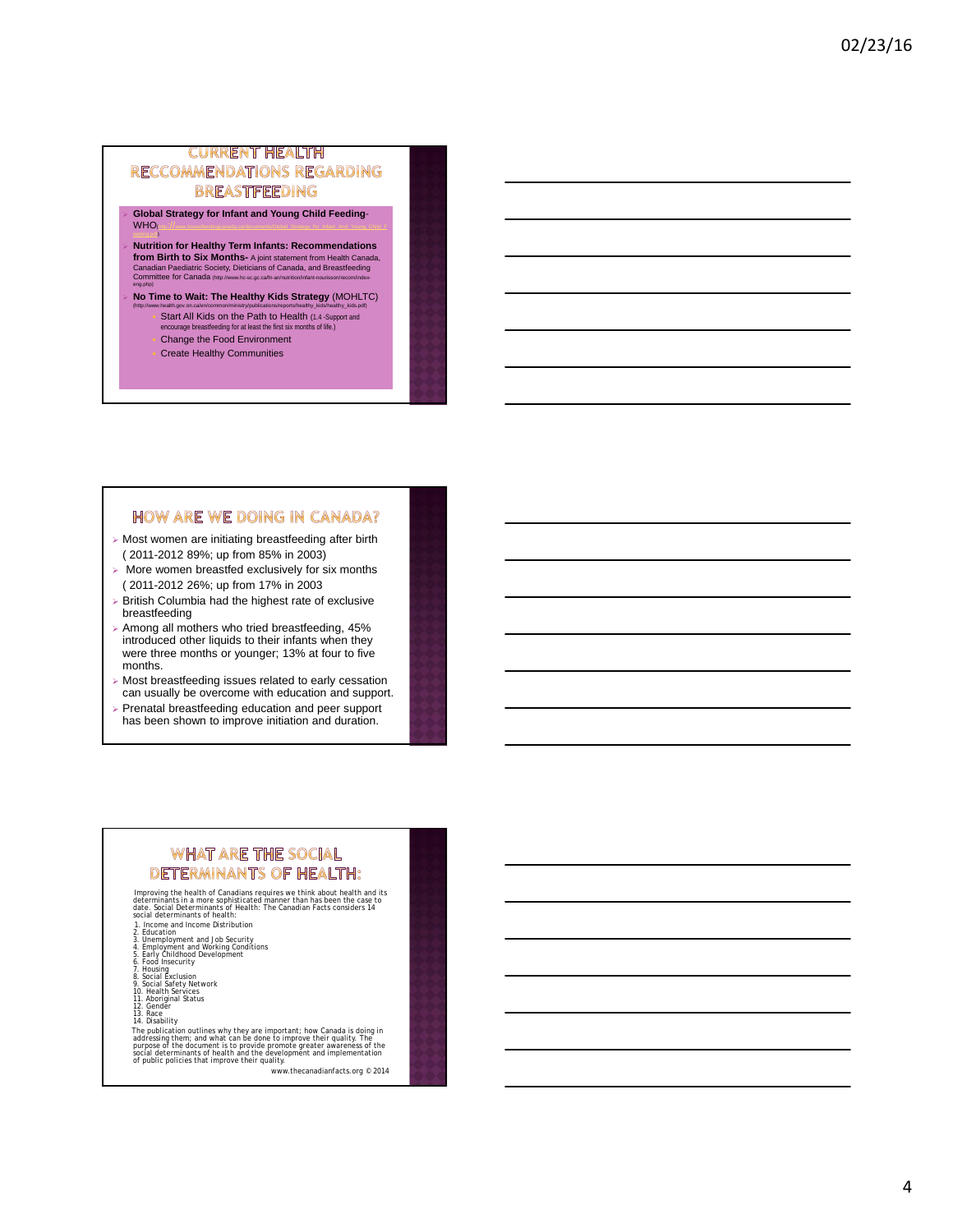## SOCIAL DETERMINANTS OF HEALTH CONT'D....

- Employment, Education and Income
- Early Childhood Development
- Food Insecurity
- Health Services

# **INCOME**

- Neighborhoods with a lower median household income, lower levels of educational attainment, or higher rate of unemployment while pregnant or postpartum is associated with lower breastfeeding rates at hospital discharge. Within Ontario 93.1% of women with no pre-existing maternal health conditions intend to breastfeed (BORN Data for 2012/2013).
- At hospital discharge:
- 61.8% of all women in Ontario breastfeed exclusively after the birth of their babies.
- 68.4% of women living in the neighbourhoods with the highest median household incomes breastfeed exclusively **VERSUS**
- Only 54.7% of women living in the neighbourhoods with the lowest median household incomes breastfeed exclusively.

# To assess poverty a single question can be asked:

# *"Do you ever have difficulty making ends meet at the end of the month?"*

May assist in the assessment of identifying individuals living below the poverty line and can be incorporated into the assessment of a client.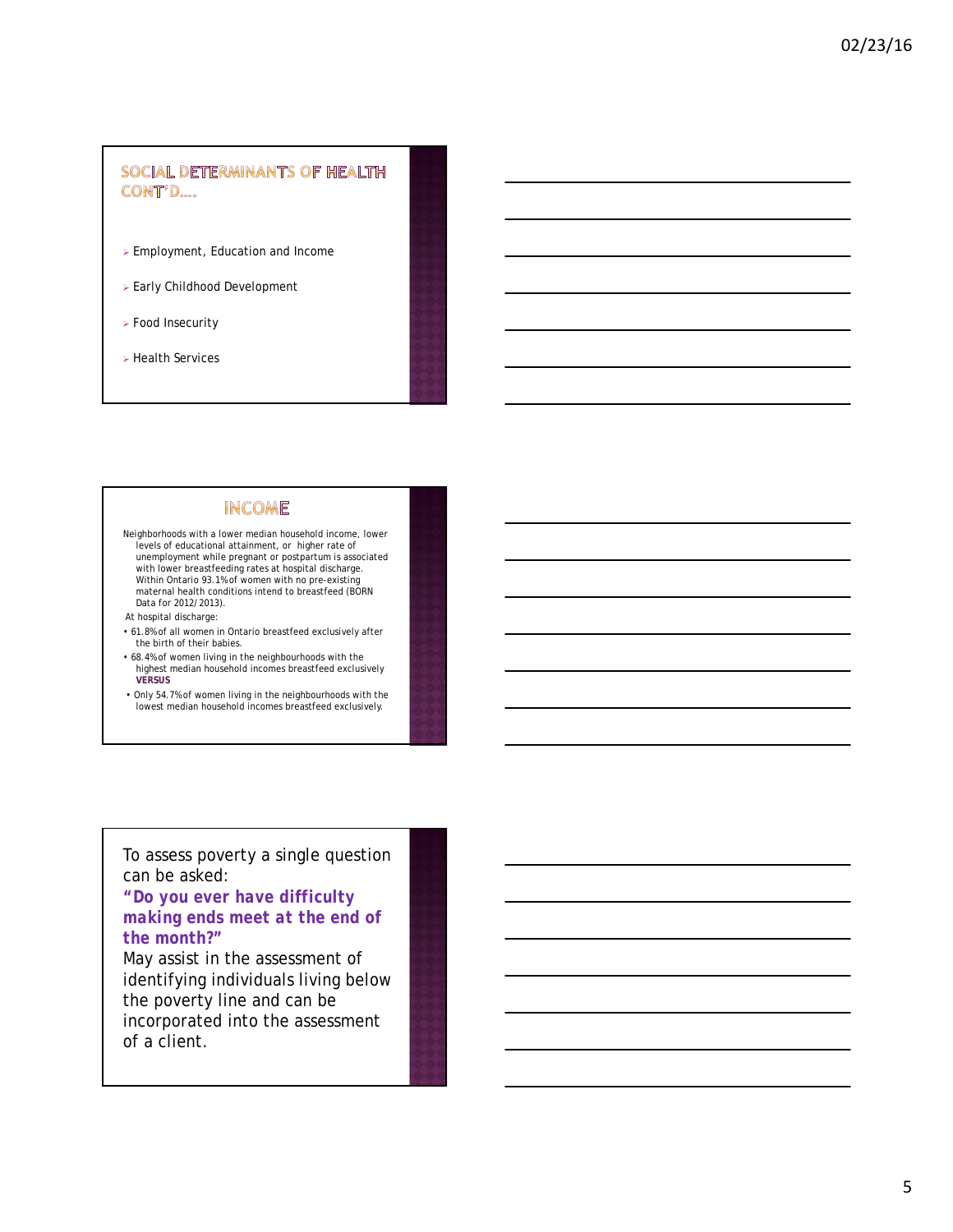# **EDUCATION**

- 66.8% of women living in the neighbourhoods with the highest proportion of residents who have post secondary certificates, degrees or diplomas breastfeed exclusively **VERSUS**
- > Only 57.2% of women living in the neighbourhoods with<br>the lowest proportion of residents who have post<br>secondary certificates, degrees or diplomas breastfeed<br>exclusively.) Income, education and employment impact<br>breastfe
- Having more education may help parents understand the health benefits of breastfeeding (Heck, 2006).
- Better educated parents may be more likely to seek out information about health practices such as breastfeeding (Heck, 2006).

### **EMPLOYMENT**

- ▶ 65.1% of women living in the neighbourhoods with the lowest rates of unemployment breastfeed exclusively **VERSUS**
- $>$  Only 57.4% of women living in the neighbourhoods with the highest rates of unemployment breastfeed exclusively. (BORN Data for 2012/2013)

While each factor is a determinant of health in its own right, income, education and employment are interconnected as education helps people move up the socioeconomic ladder (Mikkonen, 2010).

The last 3 slides adapted from Best Start Fact Sheet 2: Breastfeeding and Socioeconomic Status

#### EARLY CHILDHOOD DEVELOPMENT

- ▶ Breastfed children tend to show higher IQ and better cognitive development by age 5.
- **Breastfeeding and child cognitive development: new evidence from a large randomized trial.** Arch Gen Psychiatry. 2008 May;65(5):578-84. doi: 10.1001/archpsyc.65.5.578 Breastmilk contains unique brain-building nutrients that cannot be manufactured or bought. (Dr. Sears)
- Attachment and bonding. Having baby so close allows you the opportunity to read and understand a baby's cues for hunger and satiation, eye contact, touching, sts
- Breastfeeding promotes the right chemistry between mother and baby by stimulating your body to produce prolactin and oxytocin, hormones that give your mothering a boost. (Dr. Sears)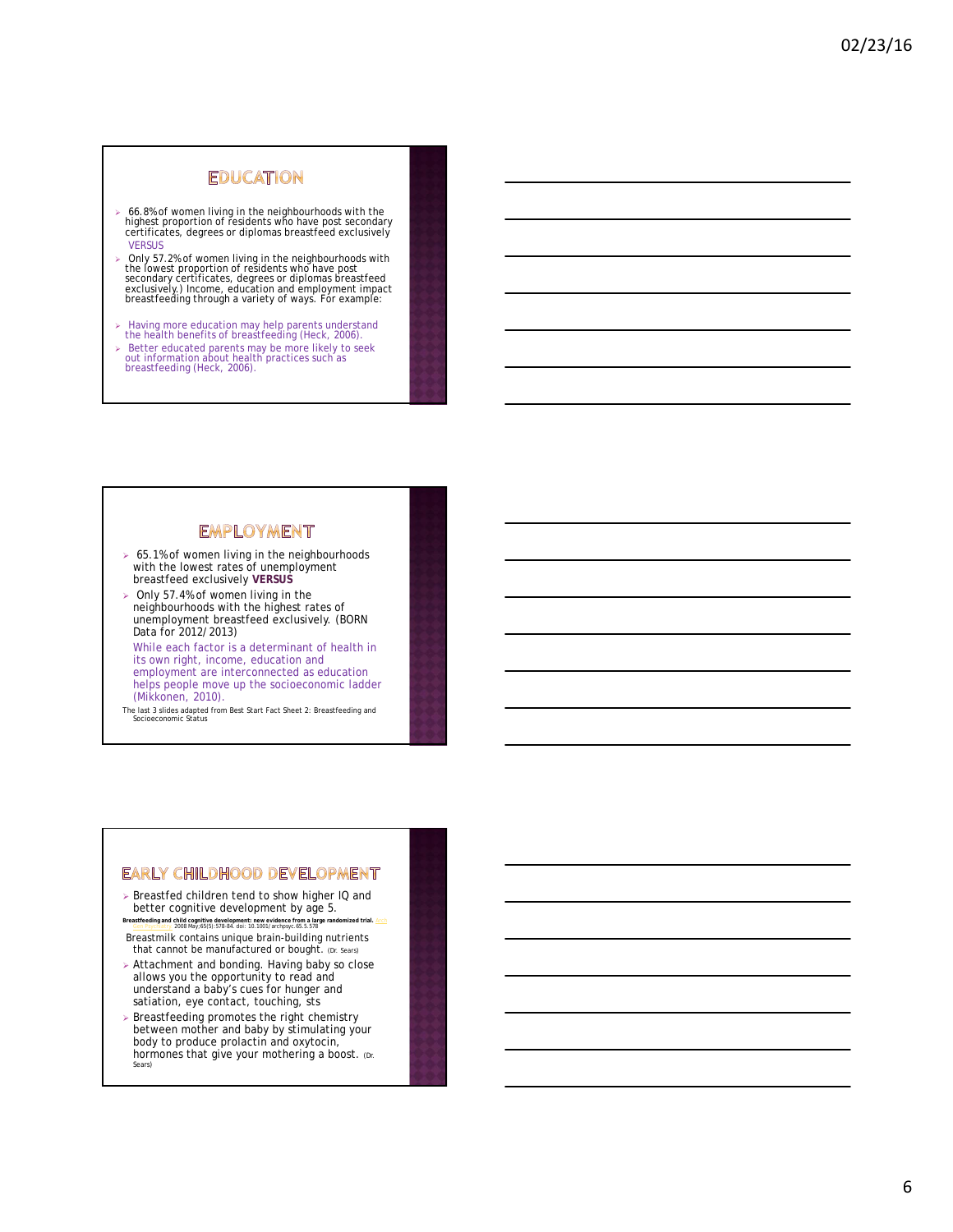Families that don't breastfeed spend equivalent of a family vacation (thousands of dollars) in artificial milk in the first year.

- Breastfeeding has an important role to play in making food security a reality for the 140 million babies born every year world wide!
- Food security means having enough food to maintain a healthy and productive life today -- and in the future.
- > Communities enjoy food security when all individuals in all<br>households have access to food -- adequate in quantity and<br>quality, affordable, acceptable, appropriate and readily<br>available from local sources on a continuing
- $\triangleright$  Breastfeeding provides total food security for infants.
- Breastmilk is the first food for babies, but breastfeeding also benefits women, families, communities, and our planet. (WABA)

# **HEALTH SERVICES**

#### **A BASIC HUMAN RIGHT!**

> There are continuing issues of access to care. The bottom 33% of Canadian income earners are – as compared to the top 33% of income earners – 50% less likely to see a specialist when needed, 50% more likely to find it difficult to get care on weekends or evenings, and 40% more likely to wait five days or more for an appointment with a physician.

http://www.thecanadianfacts.org/The\_Canadian\_Facts.pdf

**The following strategies have been shown to be successful with the general population and are promising in situations with women from lower socioeconomic backgrounds:** 

• Peer counseling (Chapman, 2004; Kistin, 1994; Olson, 2010; Schafer, 1998; Shaw, 1999) Peer counselors support and encourage women to breastfeed (Schafer, 1998) and normalize breastfeeding.

• Combined peer and professional support offered in hospital, at home and over the telephone. This provides women with the benefits of social support and the normalizing of breastfeeding while also addressing negative symptoms such as breast discomfort, fatigue, depression and anxiety (Pugh, 2001).

• Prenatal and postnatal lactation instruction from a lactation consultant (Bonuck, 2005; Brent, 1995; Petrova, 2009). Lactation consultants educate women about the benefits of breastfeeding and overcome perceived barriers to breastfeeding (Bonuck, 2005)

http://www.beststart.org/resources/breastfeeding/BSRC\_Breastfeeding\_factsheet\_2\_ENG.pdf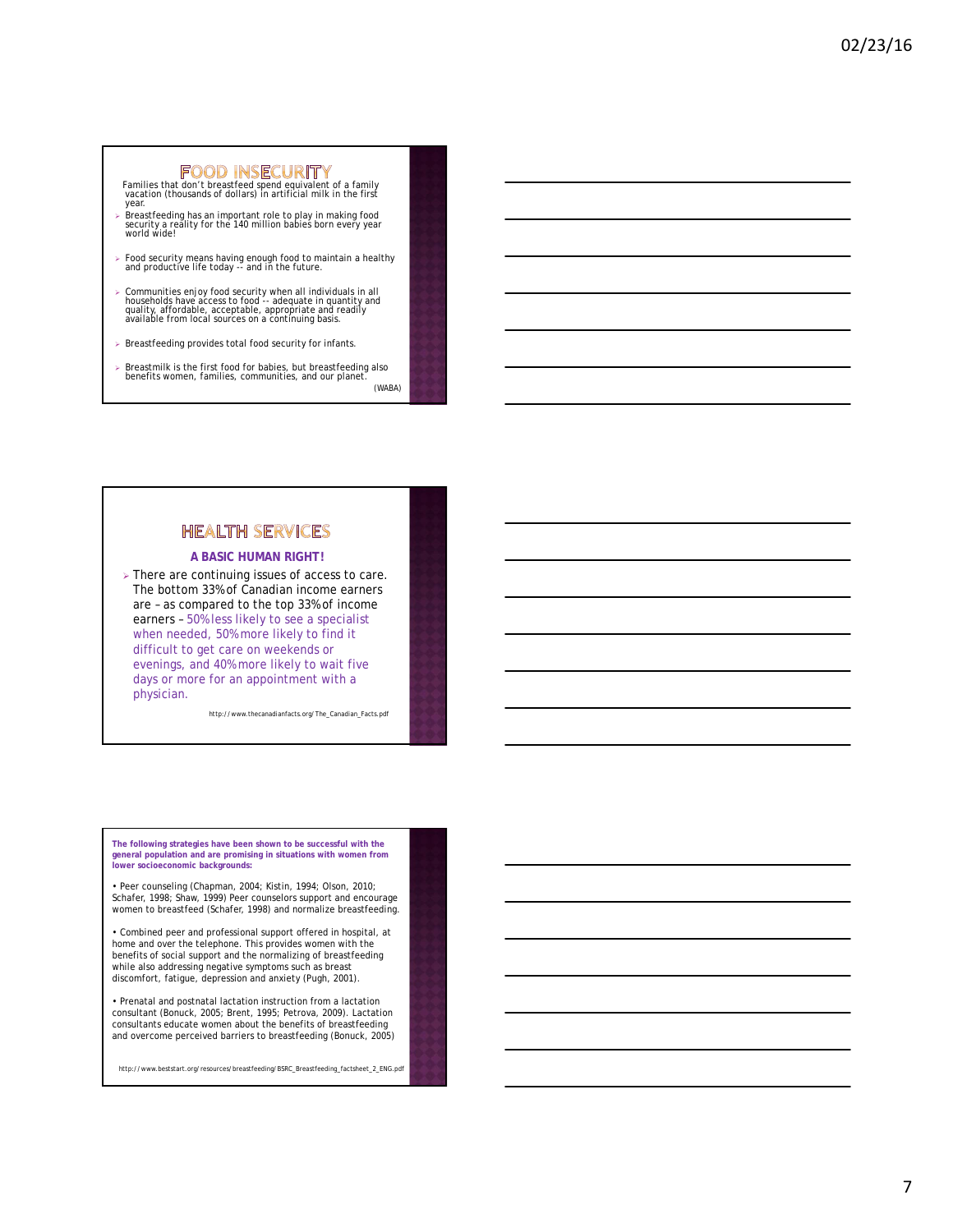### **This Code seeks to protect and promote breastfeeding by ensuring the ethical marketing of breastmilk substitutes by industry.**

•No advertising of these products (i.e., formula, bottles, nipples, pacifiers) to the public.

•No free samples of these products to mothers.

•No promotion of artificial feeding products in health care facilities, including the distribution of free or low-cost supplies.

•No company representatives to advise mothers.

•No gifts or personal samples to health workers.

•No words or pictures idealizing artificial feeding, including pictures of infants on the labels of products.

•Information to health workers should be scientific and factual.

•All information on artificial infant feeding, including the labels, should explain the benefits of breastfeeding, and the cost and hazards associated with artificial feeding.

•Unsuitable products, such as sweetened condensed milk, should not be promoted for babies.

For more information about the Code and subsequent World Health Assemble Resolutions go to:<br>www.breastfeedingcanada.ca/TheCode.aspx<br>Integrated Ten Steps for Hospitals and Community Health Services (Breastfeeding Committee



# STUDIES CONFIRM THAT MARKETING OF BREASTMILK SUBSTITUTES UNDERMINE INITIATION AND DURATION OF **BREAST FEEDING**

- **The association of prenatal media marketing exposure recall with breastfeeding intentions, initiation, and duration.** (http://www.ncbi.nlm.nih.gov/pubmed/23686404)
- **Understanding Women's Interpretations of Infant Formula Advertising.**
- (http://onlinelibrary.wiley.com/doi/10.1111/birt.12044/abstract) **Marketing infant formula through hospitals: the impact of commercial hospital discharge packs on breastfeeding.**

(http://www.ncbi.nlm.nih.gov/pubmed/18172152)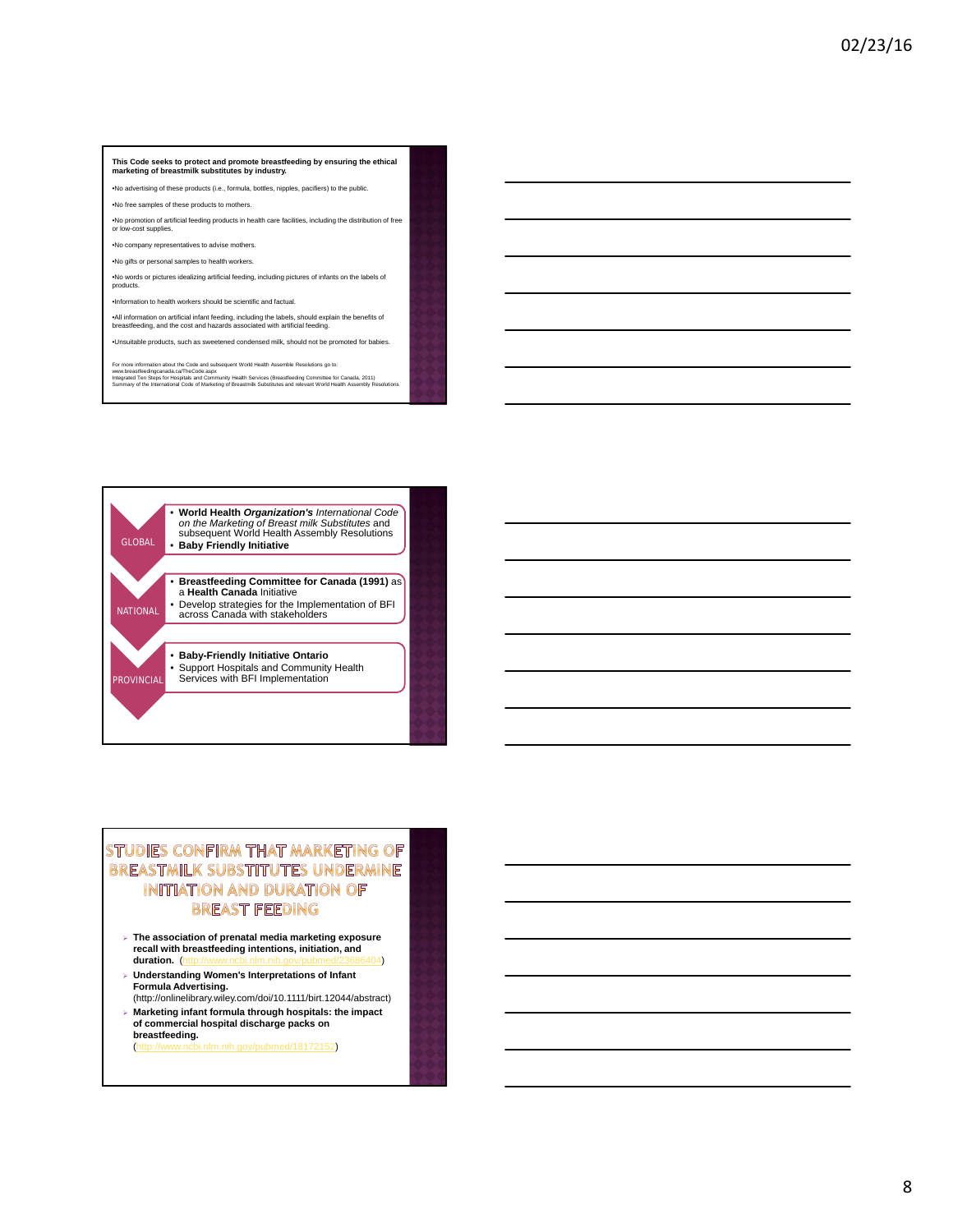#### **New Investments in Breastfeeding Supports (MOLTCH)**

*To help babies get the best start in life, the (Ontario) government HAS established the following new initiatives:*

• Access to 24-hour expert support through telephone service

• Training, tools, guidance and other resources to help Ontario hospitals,<br>Community Health Centres, Family Health Teams, Public Health Units, Aboriginal<br>Health Access Centres and Nurse Practitioner-led clinics achieve the

• Targeted support for mothers who find it difficult to access breastfeeding<br>services. The government will fund local community health organizations to<br>develop and implement support programs focussed on reaching out to mot

• New resources through Best Start: Ontario's Maternal Newborn and Early Child Development Resource Centre. ( Guides, Manuals)



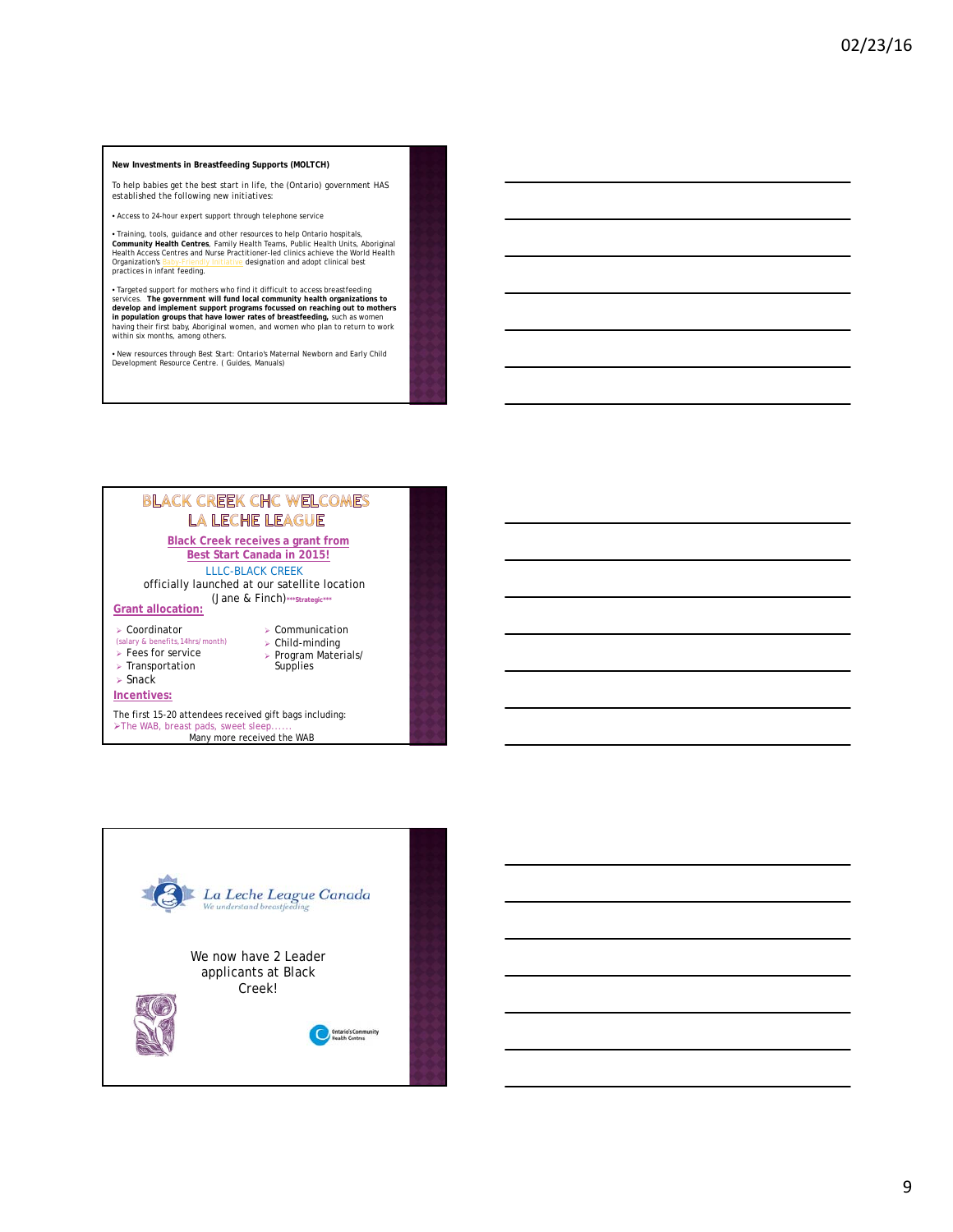



#### **CASE STUDY**

- 23 year old female; mother of 2yr. old and new baby boy 4 months old at initial appointment with LC. Referral from RN at centre.
- Previously seen by SW at centre during pregnancy; ct. was unsure if she would keep the baby. Became difficult to get a hold of ct. by phone. SW checks in with ct. post birth-ct. is keeping the baby.
- RN does some teaching re: ABM and refers ct. to LC for breastfeeding support/ education.
- Breastfeeding Assessment completed with a plan for increasing supply. However, LC notices weight is.5 oz lower than previous weight. Supplement continues to be used.
- $\triangleright$  F.U visit post holidays and baby has gained not even minimal weight; LC consults with attending physician re: supplementation
- $\triangleright$  Doctor and LC continue to collaborate with this dyad and baby weight monitored on a weekly basis
- Next visit, baby's weight is down again. LC consults Dr. immediately for a plan. Dr. and LC decide to have ct. back the next week and do some teaching re: pumping, etc. Ct. sent home with tube at breast.
- LC suggests to Dr. that perhaps she is diluting the formula. Paed. sends baby to hospital same day; admitted.
- $\geq$  CAS becomes involved, she discloses that she has been diluting the formula for financial reasons; sees Dietician and LC at hospital.
- Hospital RD contacts BCCHC RD re: case.
- $\geq$  Case collaboration completed for this dyad incl. SW, RD, RN, LC. At f/u ct. indicates that she will stop breastfeeding. RD AND RN will follow dyad.

# **CASE STUDY**

- > Linda came to Canada from Ghana with 2 children; husband remains<br>| in Ghana; gave birth last year in Toronto.<br>> Point of entry at BCCHC was with LC
- 
- > Assessment revealed that breastfeeding management was<br>compromised at the hospital and client disclosed that due to<br>miscommunication, learned before giving birth that she had a huge<br>debt to Canadian gov't;<br>> Ct. was hugel
- 
- 
- 
- LC followed ct. quite closely for a few reasons: It became apparent to LC that she could use the support of our CHWs to assist her with navigating the issues with debt- a referral is made.
- LC also suggested attending the breastfeeding support group. SW services were also offered for this mom.
- 
- Ct. disclosed at certain times the extreme hardships she faced re: money; LC was able to assist at times with food vouchers.
- $\triangleright$  She also disclosed that she was a Christian and prayer remains a huge
- part of her life. LC was able to ask a staff member to pray with her and offer some suggestions re: debt issues as she too was from Ghana (informally)
- Continues to regularly attend group for social support and sees her own HCP re: her daughter having some emotional issues due to mom and Dad being separated.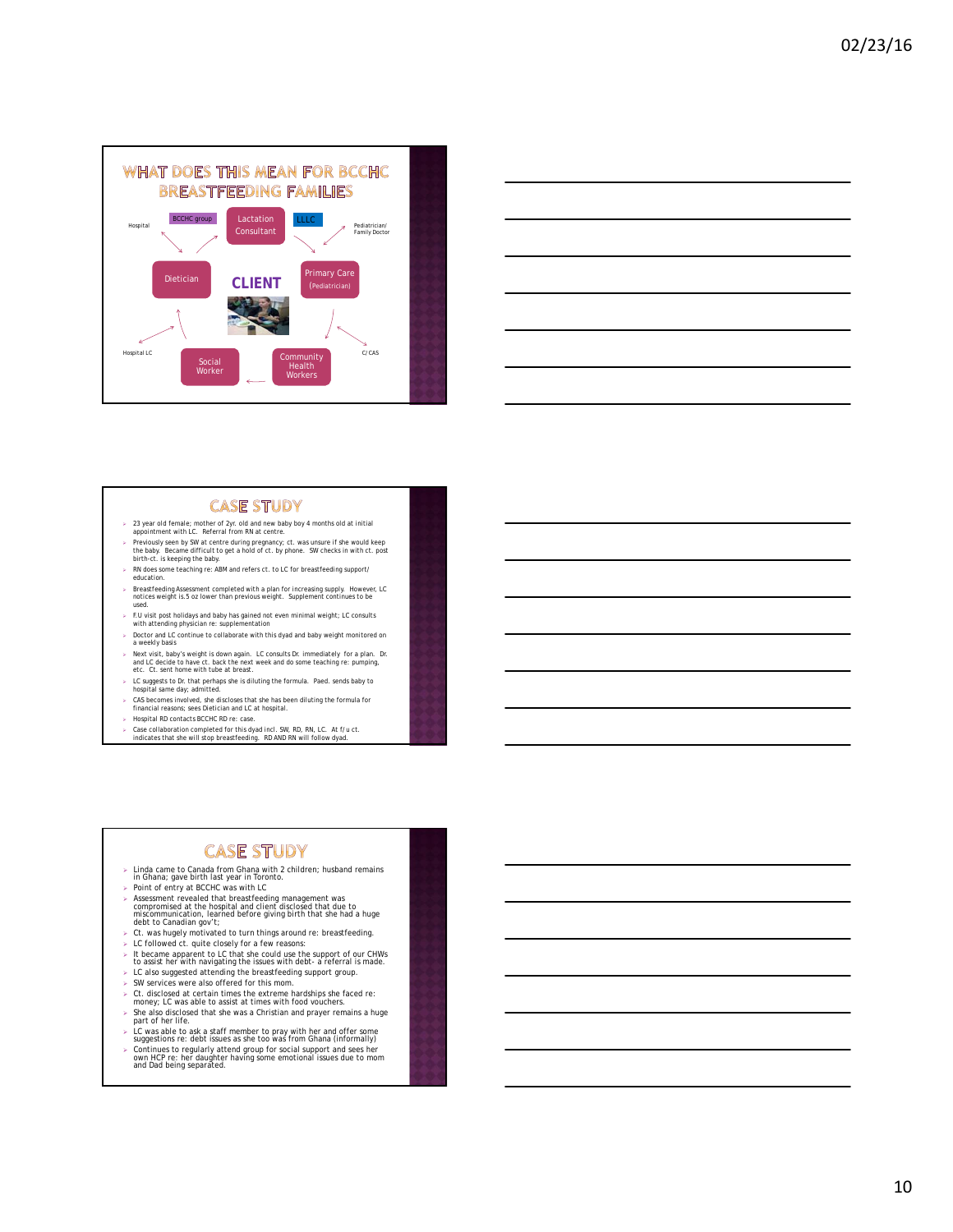#### **Existing Supports for Breastfeeding in Ontario**

Ontario offers a wide range of programs to support and encourage breastfeeding, including:

•36 Public Health Units in Ontario that provide a wide range of breastfeeding supports across the province, including prenatal education and breastfeeding awareness activities to support groups for new moms and babies.

•The Ontario Midwifery Program that includes breastfeeding instruction and support for clients, as needed after birth until six weeks post-partum.

∙Best Start: Ontario's Maternal Newborn and Early Child Development Resource<br>Centre that supports health care organizations in Ontario to enhance the health of<br>expectant and new parents, babies and young children and *Bre* guide to breastfeeding for women and their families.

∙The Rogers Hixon Ontario Human Milk Bank at Mt. Sinai Hospital. Opened in<br>January 2013, in partnership with Mount Sinai Hospital, The Hospital for Sick<br>Children and Sunnybrook Health Sciences Centre, the milk bank provid breast milk to very low birth weight babies and some babies in level III neonatal intensive care units by physician prescription.

•**Trained lactation consultants providing support for breastfeeding mothers across Ontario.**

# **Integrated 10 Steps for Hospitals and Community Health Services (**Breastfeeding Committee for Canada, 2011)

#### **Step 1**

Have a written breastfeeding policy that is routinely communicated to all health care providers and volunteers. **Step 2** 

Ensure all health care providers have the knowledge and skills necessary to implement the breastfeeding policy. **Step 3**

Inform pregnant women and their families about the importance and process of breastfeeding.

#### **Step 4**

Place babies in uninterrupted skin-to-skin contact with their mothers immediately following birth for at least an hour or until completion of the first feeding or as long as the mother wishes: encourage mothers to recognize when their babies are ready to feed, offering help as needed. **Step 5** 

Assist mothers to breastfeed and maintain lactation should they face challenges including separation from their infants.

#### **Step 6**

Support mothers to exclusively breastfeed for the first 6 months, unless supplements are medically indicated.

**Step 7**  Facilitate 24 hour rooming-in for all mother-infant dyads: mothers and infants remain together.

#### **Step 8**

Encourage baby-led or cue-based breastfeeding. Encourage sustained breastfeeding beyond six months with appropriate introduction of complementary foods.

#### **Step 9**

Support mothers to feed and care for their breastfeeding babies without the use of artificial teats or pacifiers (dummies or soothers).

#### **Step 10**

Provide a seamless transition between the services provided by the hospital, community health services, and peer-support programs. Apply principles of primary health care and population health to support the continuum of care. Implement strategies that affect the broad determinants that will improve breastfeeding outcomes